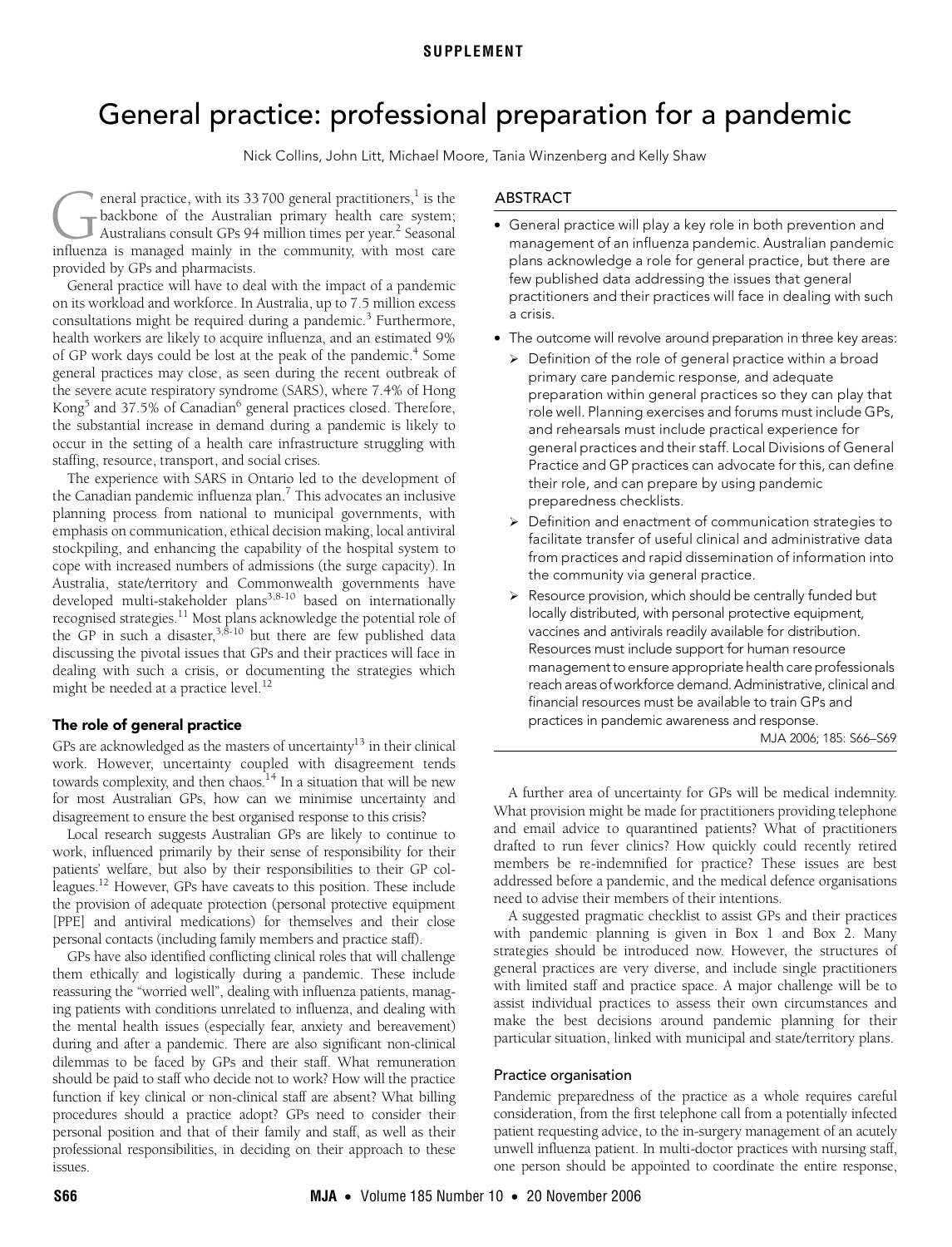# **PREPARING FOR AN INFLUENZA PANDEMIC**

<span id="page-1-0"></span>

| Issue                                                    | Strategy                                                                                                                                                                                                                                                                  |  |
|----------------------------------------------------------|---------------------------------------------------------------------------------------------------------------------------------------------------------------------------------------------------------------------------------------------------------------------------|--|
| Coordination                                             | • Appoint a practice pandemic coordinator                                                                                                                                                                                                                                 |  |
| Practice protocols                                       | • Ensure practice has protocols for all components of preventing and managing an outbreak                                                                                                                                                                                 |  |
| General practitioner and<br>staff education and training | • Provide training on identifying and managing potential and actual cases of influenza, infection control<br>procedures, and practice protocols                                                                                                                           |  |
| Equipment                                                | • Ensure adequate supplies of necessary equipment and disposables                                                                                                                                                                                                         |  |
| Surveillance                                             | • Adopt protocols for identifying patients with early pandemic influenza                                                                                                                                                                                                  |  |
| Antivirals                                               | • Ensure appropriate supply and storage of antivirals                                                                                                                                                                                                                     |  |
| Influenza vaccine                                        | · Maximise regular seasonal flu vaccine coverage                                                                                                                                                                                                                          |  |
|                                                          | • Maximise ability to rapidly provide coverage for pandemic influenza strain                                                                                                                                                                                              |  |
| Pneumococcal vaccine                                     | • Maximise pneumococcal vaccine coverage of at-risk groups                                                                                                                                                                                                                |  |
| Infection control                                        | • Identify an infection control coordinator                                                                                                                                                                                                                               |  |
| Facilities                                               | • Minimise transmission risks in waiting areas                                                                                                                                                                                                                            |  |
| Waste                                                    | • Ensure adequate arrangements for disposal of infectious waste materials                                                                                                                                                                                                 |  |
| Ethical issues                                           | • Discuss ethical issues that will influence strategy, including who is prepared to continue working and who will not<br>be working                                                                                                                                       |  |
| Workforce and                                            | • Maximise use of GP, nurse and other practice staff workforce                                                                                                                                                                                                            |  |
| workload review                                          | • Review routine tasks to identify what can be delegated or re-organised                                                                                                                                                                                                  |  |
| Communication                                            | • Connect to broadband Internet to ensure rapid and reliable information access                                                                                                                                                                                           |  |
|                                                          | • Consider automated phone information messages for patients                                                                                                                                                                                                              |  |
| Patient education                                        | • Put up pandemic influenza-related patient education materials in the waiting room                                                                                                                                                                                       |  |
|                                                          | • Be aware of key public health messages and advice                                                                                                                                                                                                                       |  |
|                                                          | • Inform patients about how the practice will operate during a pandemic                                                                                                                                                                                                   |  |
| Indemnity and<br>legal issues                            | • Clarify issues related to occupational health and safety, human resources (eg, staff disability and death, and<br>paying absentee staff), duty of care (choices about seeing or not seeing patients), and indemnity coverage for<br>alternative patient care strategies |  |

#### 1 Key planning issues and strategies to consider before the pandemic

from patient management to disposal of contaminated waste. Smaller practices might consider combining their efforts and sharing some of the responsibilities of revising protocols for the self-management of minor ailments, reducing visit schedules for chronic disease management, and providing repeat scripts. Indeed, with illness among staff likely, there is scope for a deputy or buddy to be appointed.

### **Training**

As most seasonal influenza is managed in the community, it may be expected that clinical staff are acquainted with the vagaries of viral illness. The media attention already given to avian influenza means untrained non-clinical staff will have preconceived ideas about pandemic influenza. Staff education must include reception, filing and cleaning teams, as well as the clinical staff. Appropriate triaging, quarantine, specimen storage, and waste disposal must be clarified. Daily surface cleaning will be required.

Clinical staff will need to revise their knowledge of influenza, especially the possible presentations where fever is absent.

### Surveillance

The Australian Sentinel Practice Research Network consists of specific general practices that generate community-based surveillance data for infectious diseases, including influenza-like illness. However, all GPs should become familiar with influenza-like illness case definitions and appropriate laboratory investigations. State and

territory public health departments receive notifications for suspected avian influenza, now specified under state and territory legislation. In the "best case" scenario, early detection of initial cases, combined with rapid dissemination of information to the primary care sector (including general practice), appropriate personal hygiene measures at a community level, and prompt quarantine of suspected patients and contacts might avert an epidemic.<sup>22</sup> However, it cannot be assumed that this best case scenario will come to pass, and planning must deal with both the arrival of influenza and its consequences. Once pandemic plans are activated, accurately recorded data will be vital to improve future disaster planning. The ability to interlink practice software with public health and laboratory software packages will be instrumental to this process.

#### Infection control

Organising the practice to enhance measures already available to protect vulnerable patients should take priority now. Acquiring broadband Internet access, improving infection control procedures, ensuring adequate influenza (current circulating strain) and pneumococcal vaccination and, where feasible, employing a practice nurse are strategies that practices should put in place now. A specific infection control nurse at practice or divisional level could work with the coordinator to enhance basic personal hygiene and cough etiquette messages, as well as optimising pneumococcal and seasonal influenza vaccination levels.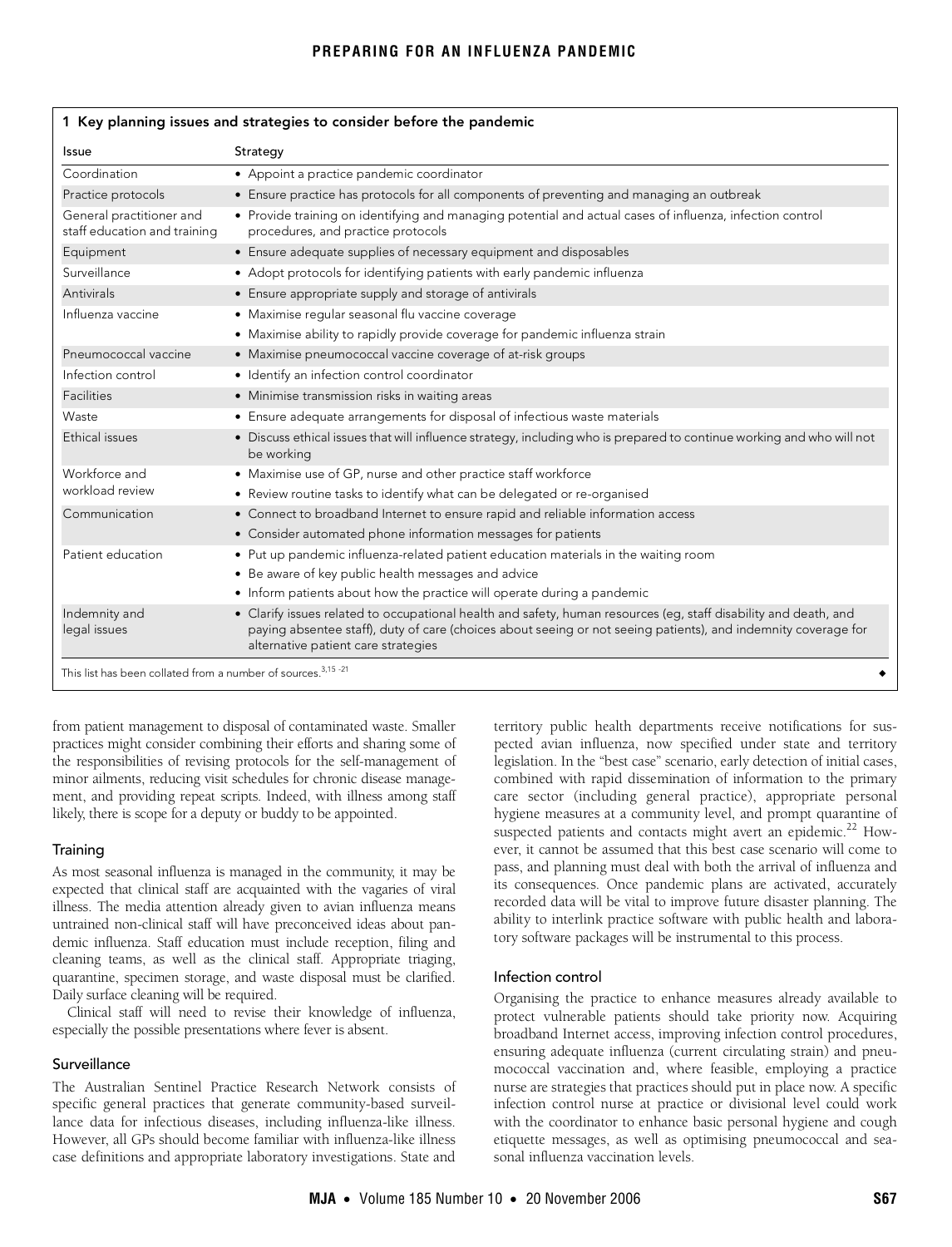<span id="page-2-0"></span>

| Issue                                     | Strategy                                                                                                                                                                                                                                                                                                                                                                                       |
|-------------------------------------------|------------------------------------------------------------------------------------------------------------------------------------------------------------------------------------------------------------------------------------------------------------------------------------------------------------------------------------------------------------------------------------------------|
| Practice<br>protocols                     | • Activate practice protocols                                                                                                                                                                                                                                                                                                                                                                  |
| Workload<br>adjustment                    | • Delegate and reorganise workload tasks<br>(eg, routine care of patients with chronic<br>illness or acute self-limiting illness), home<br>visits and administrative tasks (eg, referral<br>letters and reports)<br>• Activate triaging protocol, including phone,<br>routine appointments and the front desk<br>• Make adjustments for general practitioner<br>and practice staff absenteeism |
| Surveillance                              | • Monitor all staff for the emergence of<br>influenza-like illness, including self-<br>monitoring of GPs and other clinical staff<br>· Maintain screening protocols for identifying<br>potential patients                                                                                                                                                                                      |
| Equipment                                 | • Ensure adequate supplies of necessary<br>equipment and disposables                                                                                                                                                                                                                                                                                                                           |
| Antivirals                                | · Use available supplies as appropriate                                                                                                                                                                                                                                                                                                                                                        |
| Pandemic<br>influenza vaccine             | • Maintain check on when available and<br>order supplies                                                                                                                                                                                                                                                                                                                                       |
| Communication                             | • Maintain frequent links with local public<br>health unit for updates and revision of<br>protocols                                                                                                                                                                                                                                                                                            |
| Minimising<br>spread of<br>infection      | • Review and revise infection control policies<br>and procedures                                                                                                                                                                                                                                                                                                                               |
| GP and staff<br>education and<br>training | • Review and maintain practice protocols<br>using continuous quality improvement<br>principles                                                                                                                                                                                                                                                                                                 |
| Patient<br>education                      | • Ensure appropriate information readily<br>available to patients                                                                                                                                                                                                                                                                                                                              |
| Immunisation                              | • Maximise influenza and pneumococcal<br>vaccine coverage                                                                                                                                                                                                                                                                                                                                      |
| Ethical issues                            | • Discuss risk scenarios with patients,<br>especially those at high risk (eg, elderly,<br>chronic disease patients, and pregnant<br>women)                                                                                                                                                                                                                                                     |

Practice coordinators need to be planning their strategies to include important self-care and viral containment information. Waiting rooms will need to be cleared of toys, games and reading material. Masks, gowns and spill-kits will replace them. Acquiring and storing the equipment may prove difficult for the practice. If held off-site, the equipment must be readily accessible and available for use in the doctor's bag. Holding rehearsals for PPE use and "dry runs" for clinical situations are imperative. Proper disposal of nonclinical and clinical waste must be guaranteed.

# GP workload

The coordinators will need to delegate work and define clinical space to cater for the practice's normal workload, as well as the expected increase in daily consultations. Solutions to triage issues need to include who waits in the open waiting room, who is quarantined, and who warrants home visits. Practice newsletters and websites can carry vital information, and a recorded telephone message with simple advice on influenza management at home can save endless repetition by reception staff.

Some states or territories propose the use of "fever clinics" to alleviate excess workload from general practice and the emergency departments. Planners at all levels needs to consult with general practice to ensure such clinics are acceptable to and supported by local primary health care providers and to ensure the most effective use of clinics by general practices through appropriate referral processes.

### Communication

Government has a responsibility to oversee pandemic planning and can authorise any legislative powers required during such an outbreak. Professional bodies must be invited to advise on these processes. The Royal Australian College of General Practitioners (RACGP) is already involved in government planning for a pandemic. The RACGP has a pandemic preparedness group and can identify issues relating to quality, education and standards and communicate strategies to GPs. The Australian Medical Association is focusing on industrial issues that may arise before, during or after a pandemic. Both these organisations, along with the Australian Divisions of General Practice, are represented on the National Influenza Pandemic Action Committee's Primary Care Working Group, which is soon to publish a Primary Care Annex to the *Australian health management plan for pandemic influenza*. [3](#page-3-2)

Workforce surveillance will be critical in a pandemic. Emergency operations and logistics personnel require timely information regarding the status of general practices — whether they are open or closed, seeing patients with pandemic influenza or not, and how GPs will provide services to patients (clinics, telephone assessment and management, or home visits). Divisions of General Practice are well positioned to carry out workforce surveillance, as they have the best established local networks of all GP support organisations. Additionally, at a local level, Divisions play a crucial role in providing educational, administrative and some clinical support to general practice. They are ideally placed to link general practice with all aspects of government pandemic planning. Divisional surveys of current and retired members' intentions during a pandemic may be crucial to health authorities' decision making. Emergency operations personnel need to track workforce capacity during a pandemic; Divisions can advise whether there is the potential for redeployment of primary health staff to other duties, such as fever clinics, or act to absorb hospital staff into primary care settings. They can provide academic detailing to practices in advance of a pandemic, and assist with infection control, vaccination and PPE supply. Divisions may also be able to coordinate appropriate reimbursement for participation in pandemic preparedness.

The link between all points in the pandemic planning chain is vital to ensure the best outcome. Rapid, clear and two-way communication at an interpersonal, telephone and electronic level will be instrumental in supporting the various national, state and local plans. One key difference in planning for a future pandemic is the wider variety of media available for transmitting information than was available in past epidemics. Health websites, public health broadcasts, television channels, radio segments and newspaper articles are all currently used by medical professionals to convey health messages. They must be harnessed for the benefit of the wider